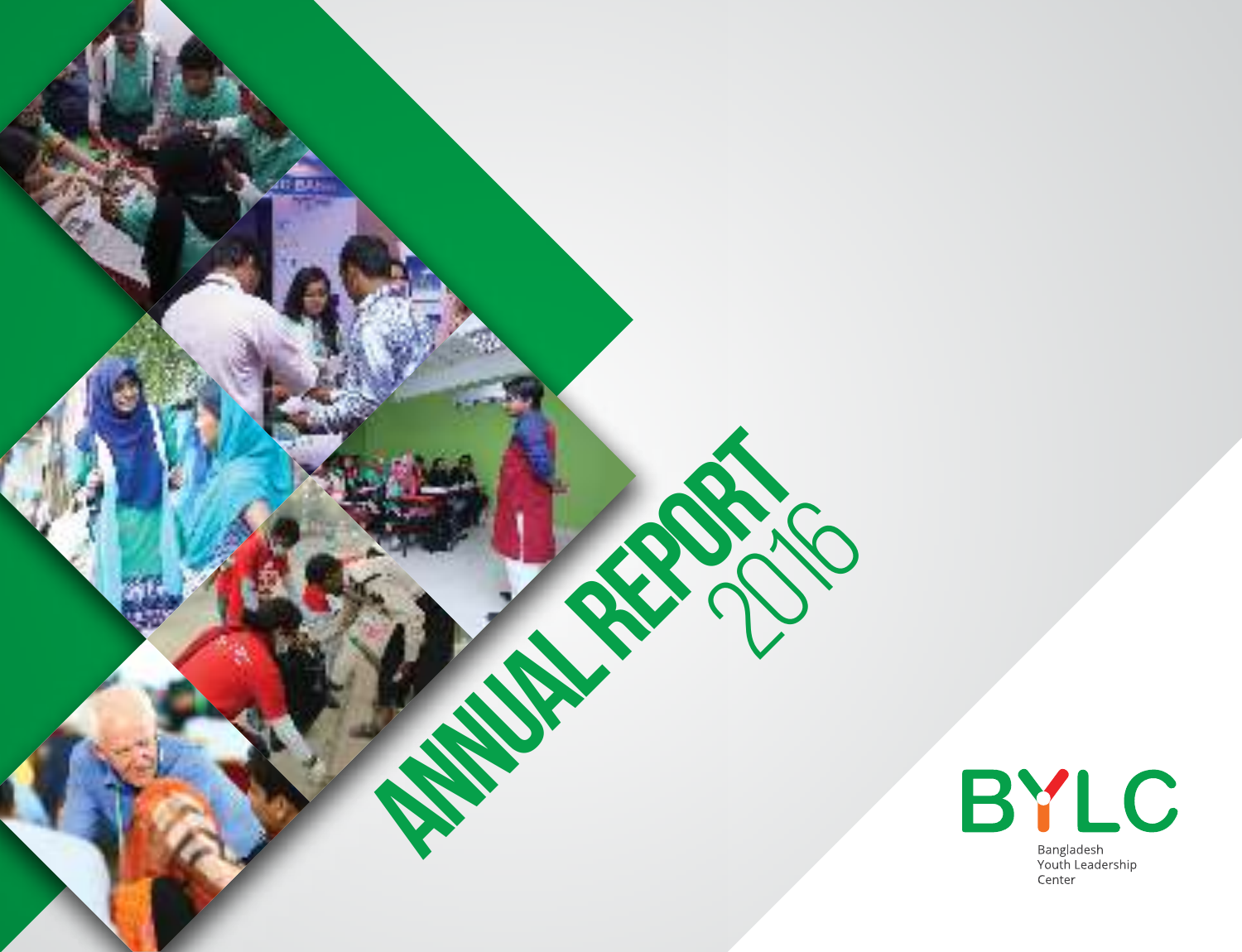

*ABOUT BYLC*

Bangladesh Youth Leadership Center (BYLC), the country's first leadership institute, exists to build connections among youth from diverse backgrounds, equip them with leadership skills, and enable them to have high impact in public, private, and civil sectors. Conceptualized at Harvard University and MIT in 2008, BYLC has brought the best of global leadership education to Bangladesh. Over the past seven years, BYLC has trained more than 2500 high school, college, and university students, many of whom have taken on leadership roles across Bangladesh.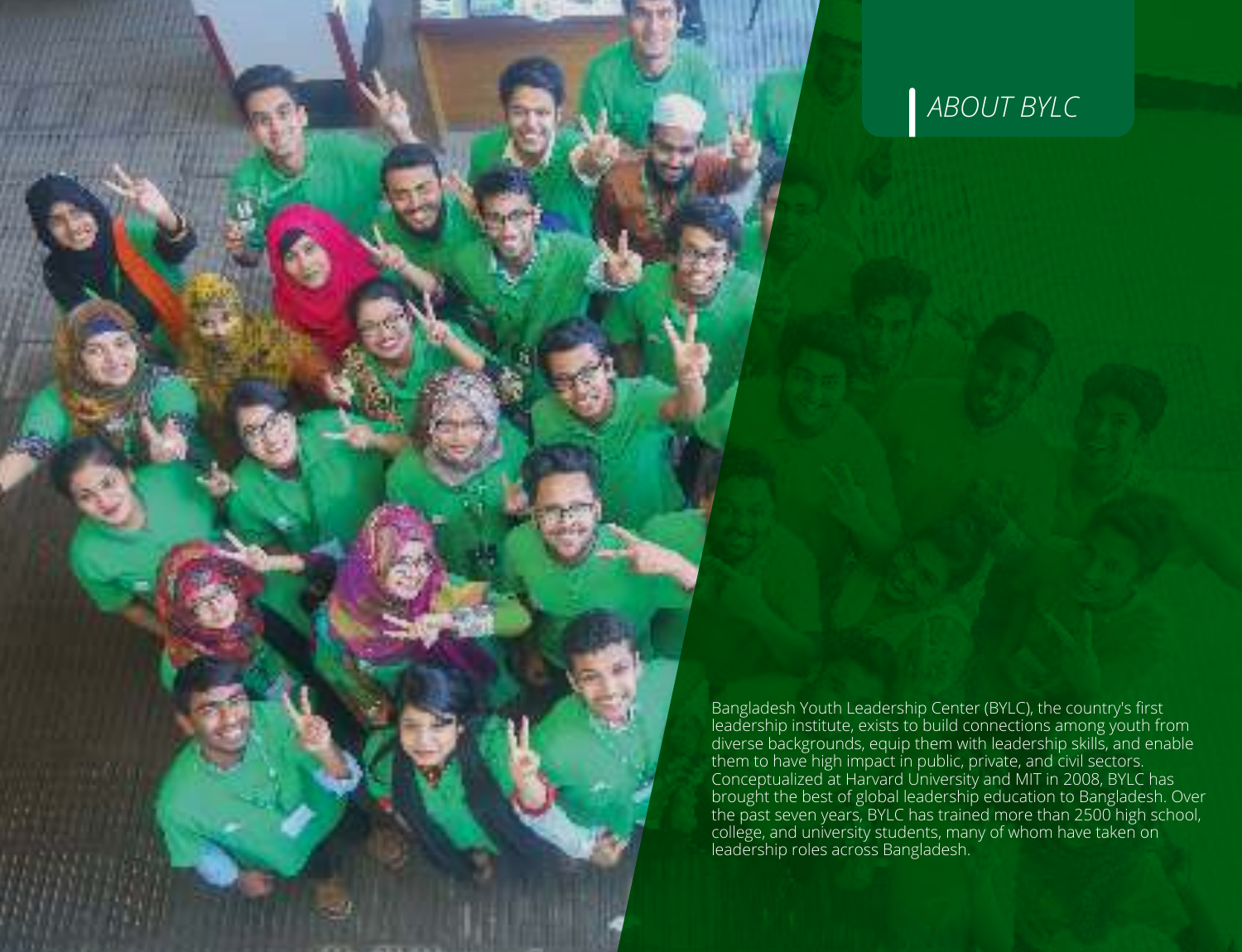







A prosperous, just, and inclusive world driven by courageous, compassionate, and competent leaders.

### *MISSION*

Our mission is to build connections among youth from diverse backgrounds, equip them with leadership skills, and enable them to have high impact in public, private, and civil sectors.







CONNECT, COLENHORATE CO-CEEATE,





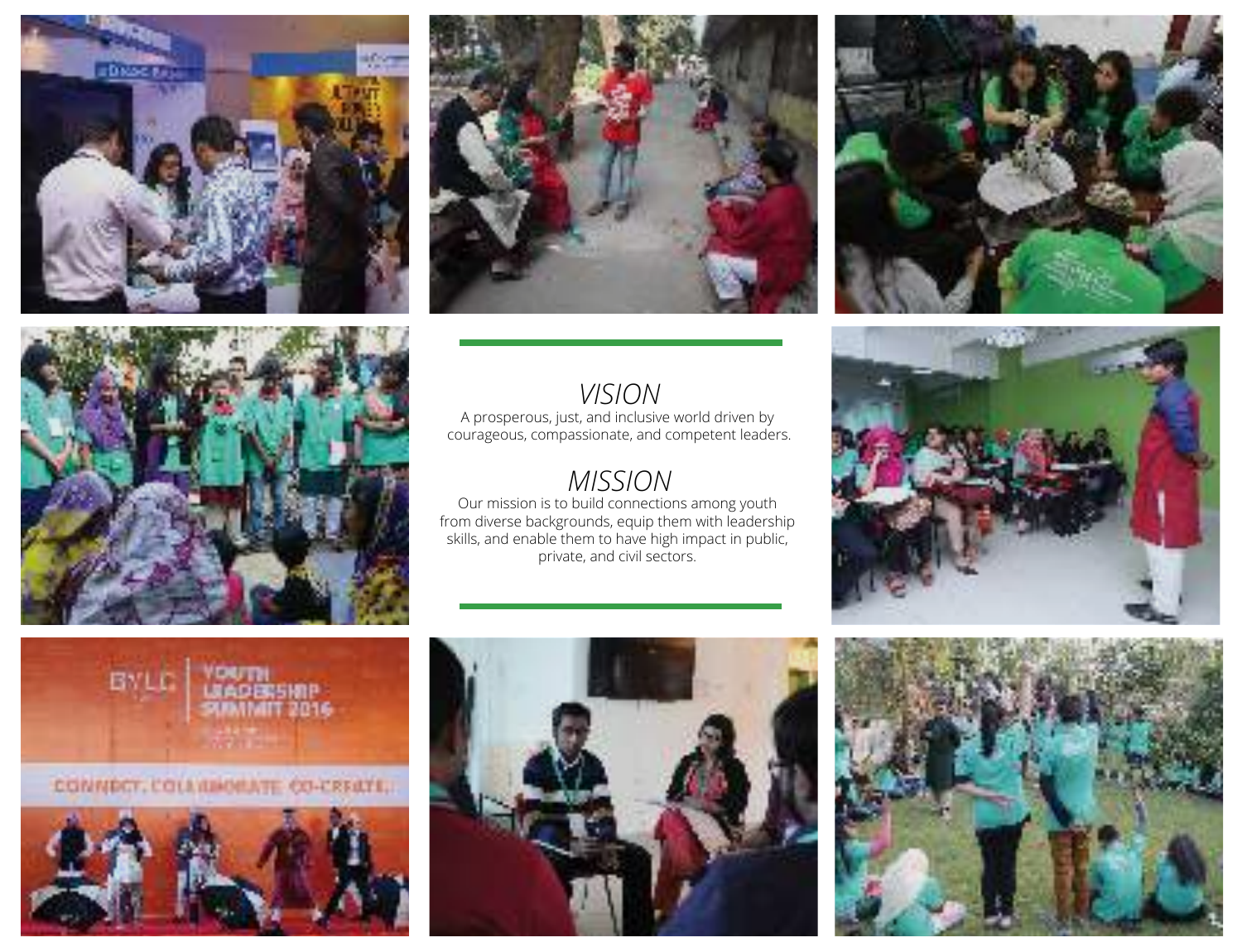# The problems we address



#### **Our approach: Build compassion**

BYLC provides a common platform for students from various backgrounds to develop a strong sense of mutual respect and understanding.



**Challenge 1: Fragmentation** There is a lack of social cohesion in Bangladesh. Educational and ideological disparities are deepening rifts in society.

### **Challenge 2: Skills deficit**

The existing educational curriculum based on rote memorization does not foster creativity, critical thinking, and leadership skills. Thus, inadequately preparing the youth to meet the challenges of the 21st century.



#### **Our approach: Build competence**

By using a highly experiential curriculum, BYLC's programs cultivate real world challenges.



### **Challenge 3: Conflation of leadership with authority**

There is a common perception in Bangladesh that leadership can only be exercised by those in authority positions, which leads to citizens constantly looking to those in positions of authority to provide solutions to their problems.



#### **Our approach: Build courage**

We emphasize in our curriculum that leadership is work-centric, not person-centric. By teaching participants not to be dependent on authority, we build the courage to step out of their comfort zones, lead without formal authorization, and take initiative on behalf of the issues they care about.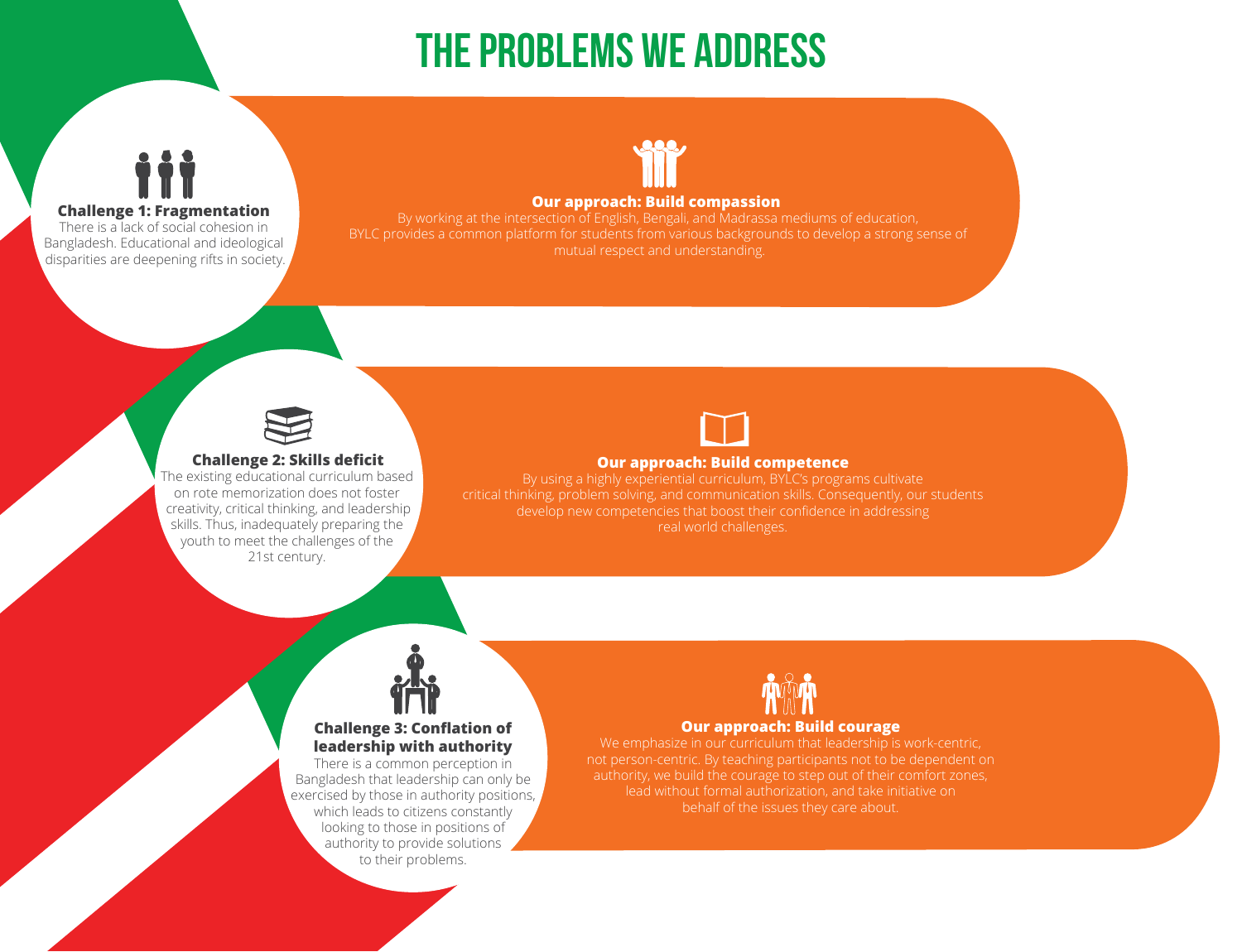# **VEAR IN REV**







-





### **JANUARY**

- The opening ceremony of the fourteenth Building Bridges through Leadership Training program was held at BYLC headquarters
- The opening ceremony of the eighth Building Bridges through Leadership Training Junior program was held at BYLC headquarters
- BYLC celebrated its seventh anniversary at BYLC headquarters

### **MARCH FEBRUARY**

- BYLC Talks featured UN Resident Coordinator Robert Watkins who spoke about his leadership journey
- Graduation ceremony of the eighth Building Bridges through Leadership Training Junior program held at BYLC headquarters

### **MARCH**

- BYLC Graduate Network celebrated their third anniversary
- **•** BYLC management team went on an annual retreat to the Sundarbans
- Graduation ceremony of the fourteenth Building Bridges through Leadership Training program was held at BYLC headquarters

### **APRIL**

**•** BYLC Office of Professional Development launched its first workshop

### **MAY MAY**

- BYLC launched new its logo, brand guidelines, and website
- BYLC signed MoU with Jaago Foundation

### **JUNE**

- BYLC signed agreement with Aga Khan Foundation
- The BYLC Graduate Network elected its National Committee

### **JULY**

**•** Roundtable discussion with experts from different sectors titled 'Closing the Skills Gap: Preparing the Next Generation for Leadership across Multiple Sectors' was held at The Daily Star Center

## **AUGUST**

**•** The BYLC Youth Leadership Summit was held at the International Convention Center, Bashundhara. 400 participants from 7 countries and over 20 faculty and speakers took part in the Summit

### **NOVEMBER**

- The tenth, eleventh, twelfth, and thirteenth Art and Practice of Leadership workshops were held in Dhaka and Chittagong
- The BYLC Youth Leadership Prize was awarded to ten groups of BYLC graduates to implement social impact projects

### **DECEMBER**

- The opening ceremony of the ninth Building Bridges through Leadership Training Junior program was held at Action Aid's Global Platform center
- The opening ceremony of the fifteenth Building Bridges through Leadership Training program was held at BYLC headquarters
- BYLC, with Office of Professional Development, hosted the first Career Fair for BYLC graduates at Lakeshore Hotel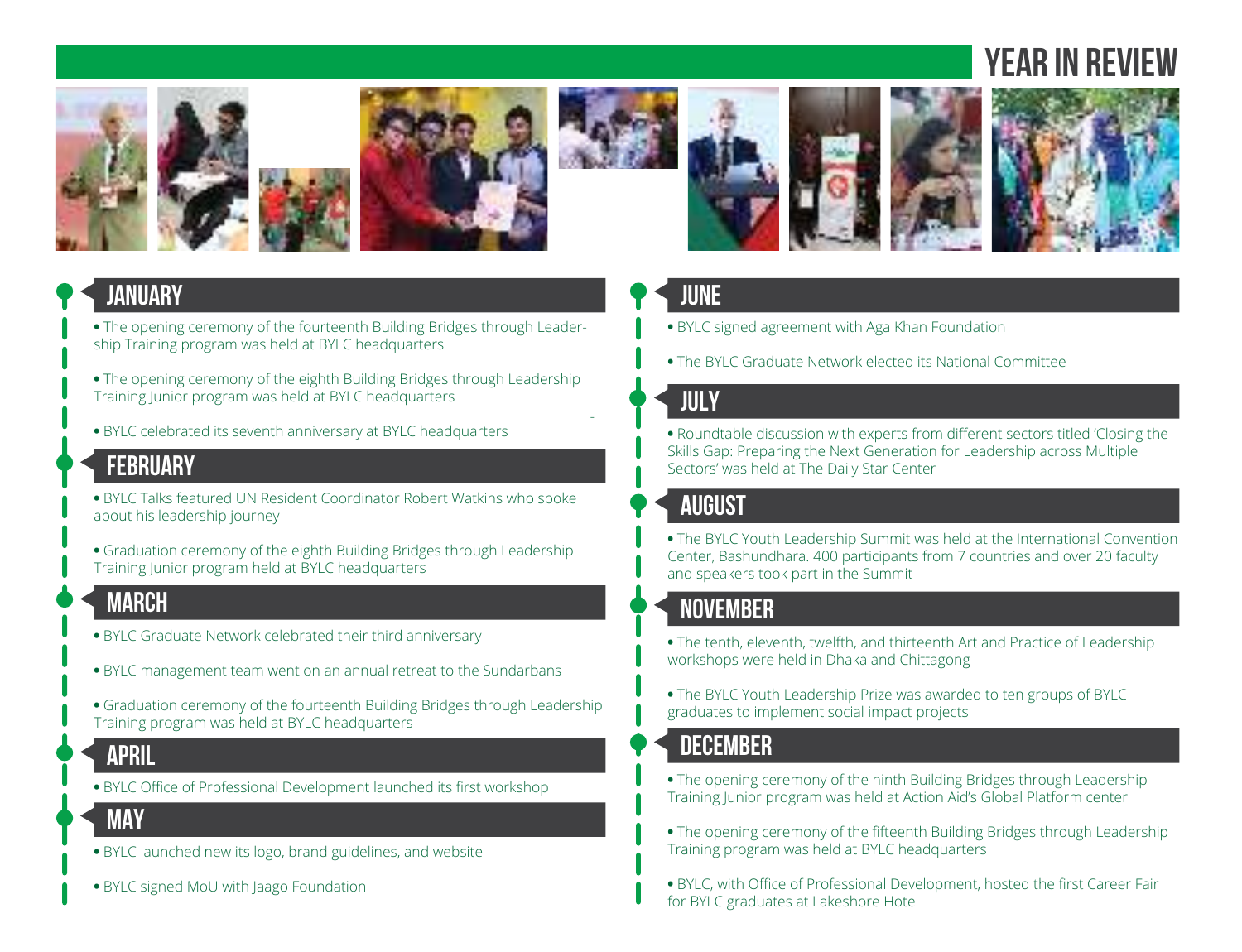

# Building BRIDGES THROUGH LEADERSHIP **TRAINING (BBLT)**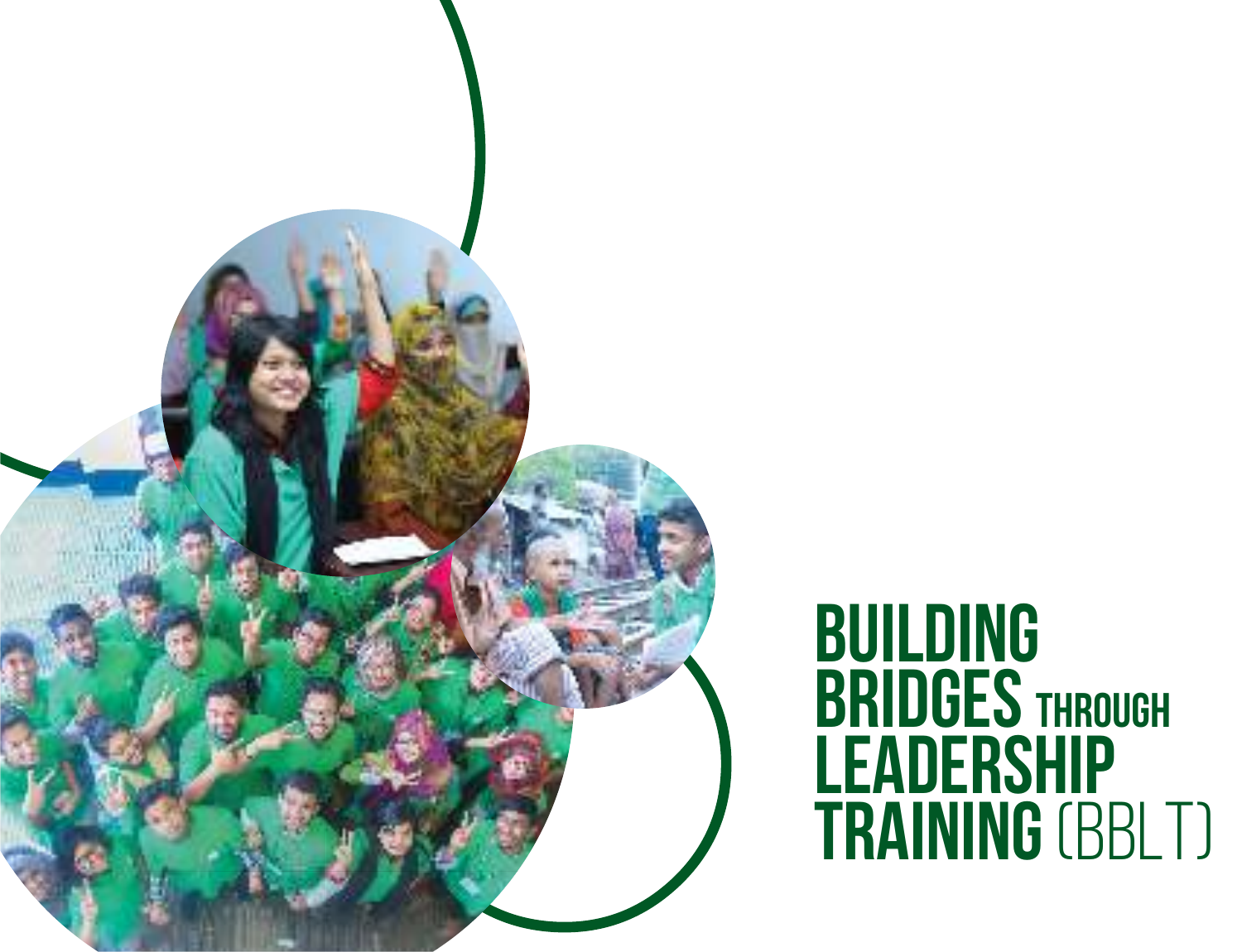**Building Bridges through Leadership Training (BBLT)** is BYLC's 10-week long signature leadership training program. Designed for H.S.C./Alim/A levels and first and second year university students, the BBLT program uses a competitive selection process to enroll 42 students from the three different educational tracks, namely English medium, Bengali medium, and Madrassa, in equal numbers. The curriculum for the program draws heavily from leadership courses taught at Harvard University. The intensive training program, coupled with an experiential learning model, challenges students to critically think about leadership and apply their skills to effectuate positive change in society. In the first phase of the program, students conduct experiments, take risks, and question deeply held assumptions in the classroom. In the second phase, students have the opportunity to translate their learning into action by implementing community service projects in underprivileged communities.

*Leadership in* 

weeks of the program, participants apply their lessons in community service. They design and implement small

results-driven projects to serve impoverished

*Action*

but realistic,

communities.

### *Components*

*Building Bridges Leadership Training*

The program seeks to build connections among youth from different backgrounds. leadership theory and working together, they Participants undergo an During the remaining 4 intensive 6-week training program on

skills. The teaching methodology includes lectures, large class discussions, small group measurable, and peer consultations, structured reflections, and team building exercises.

## *Objectives*

By learning and

confront their prejudices and challenge stereotypes to develop a diverse and inclusive network of youth leaders.

**•** Create a space for students from diverse educational backgrounds to engage in meaningful dialogue and action to foster cross-cutting connections, pluralism, and inclusive leadership

**•** Expand participants' leadership capacity by sharpening their critical thinking, problem solving, and communication skills

**•** Provide participants with concrete experience in effective teamwork and project management, responsive community service, and active citizenship

## BBLT in 2016





BBLT 15 December 26, 2016 to March 4, 2017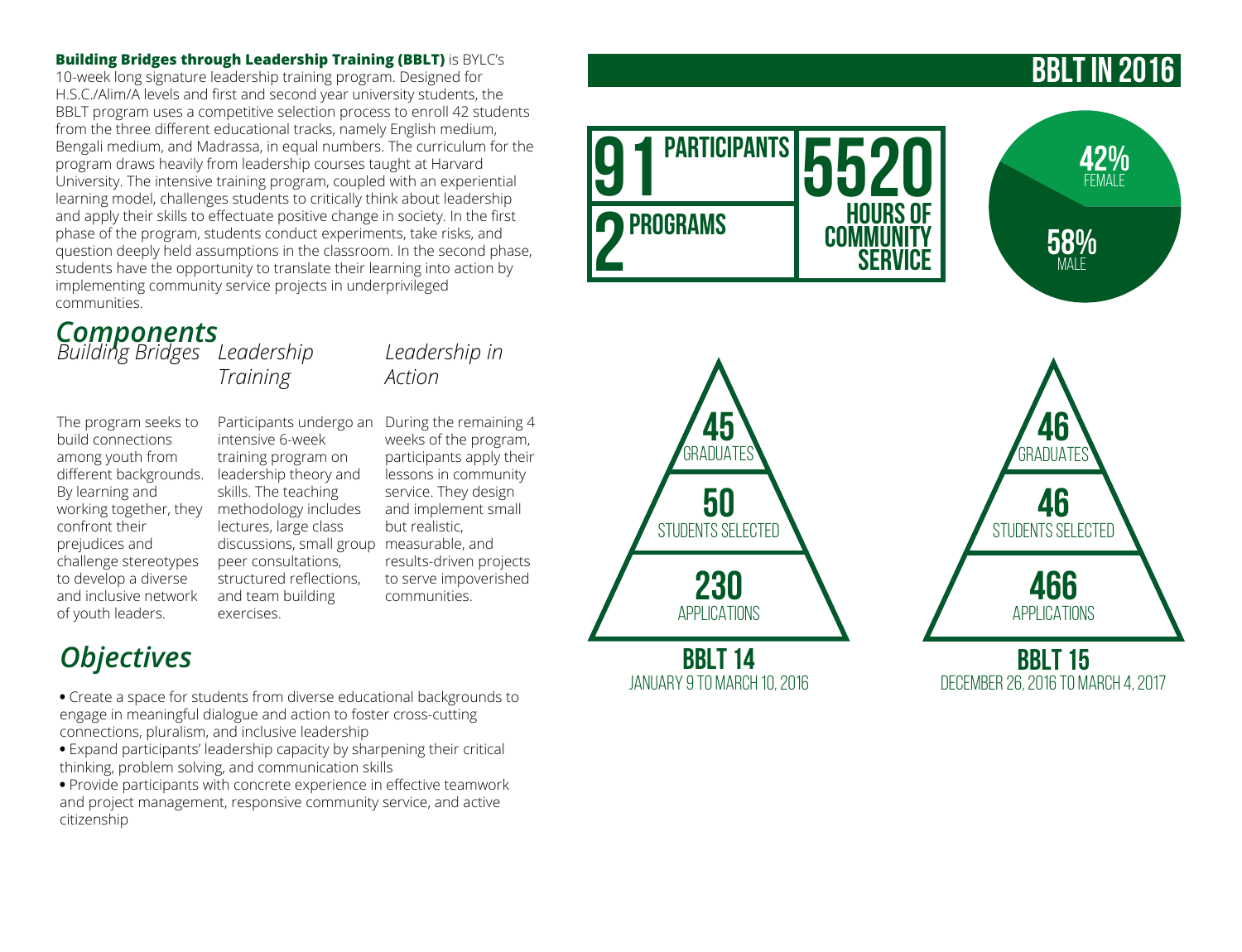

# **BUILDING** BRIDGES THROUGH LEADERSHIP **TRAINING** JUNIOR (BBLTJ)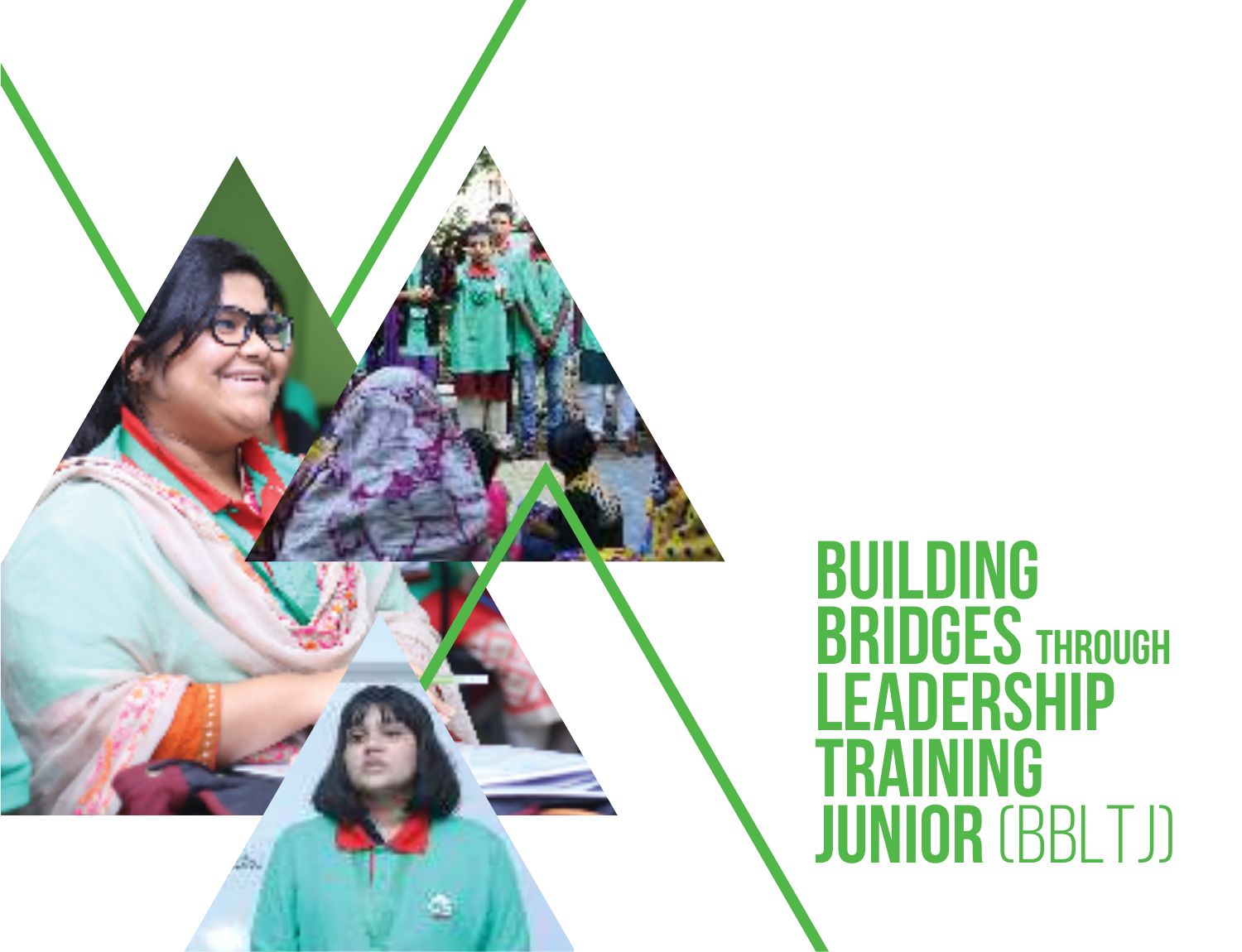### **Building Bridges through Leadership Training Junior (BBLTJ)** is a

month-long program designed for secondary school students in grades 6 to 10. The program, adapted to suit the learning needs of students aged between 12 and 16, focuses on sensitizing a younger audience to the values of leadership, teamwork, community service, and active citizenship. Taught by BBLT graduates, the program specifically targets students in secondary school to instill positive values during their formative years, so that these lessons of leadership and building bridges remain influential throughout their lives.

### *Components*

*Building Bridges Leadership Training*

### *Leadership in Action*

Young people from the three divergent educational systems are united with the intent of challenging the divisiveness perpetuated by the existing structure.

*Objectives*

effectuating positive change

and rewards associated with leadership

Participants develop diagnostic and problem-solving skills through large class discussions and small group peer consultations. Additionally, public speaking workshops enable them to strengthen their communication skills.

**•** Promote pluralism by encouraging participants from diverse

backgrounds to identify common ground and develop a shared vision for

**•** Provide participants with a concrete understanding of the challenges

**•** Create opportunities for BBLT graduates to further develop their leadership skills by teaching leadership to secondary school students

Participants apply their skills and knowledge by engaging with underserved communities through service projects.



BBLTj in 2016

December 18, 2016 to January 22, 2017

January 9, 2016 to February 4, 2016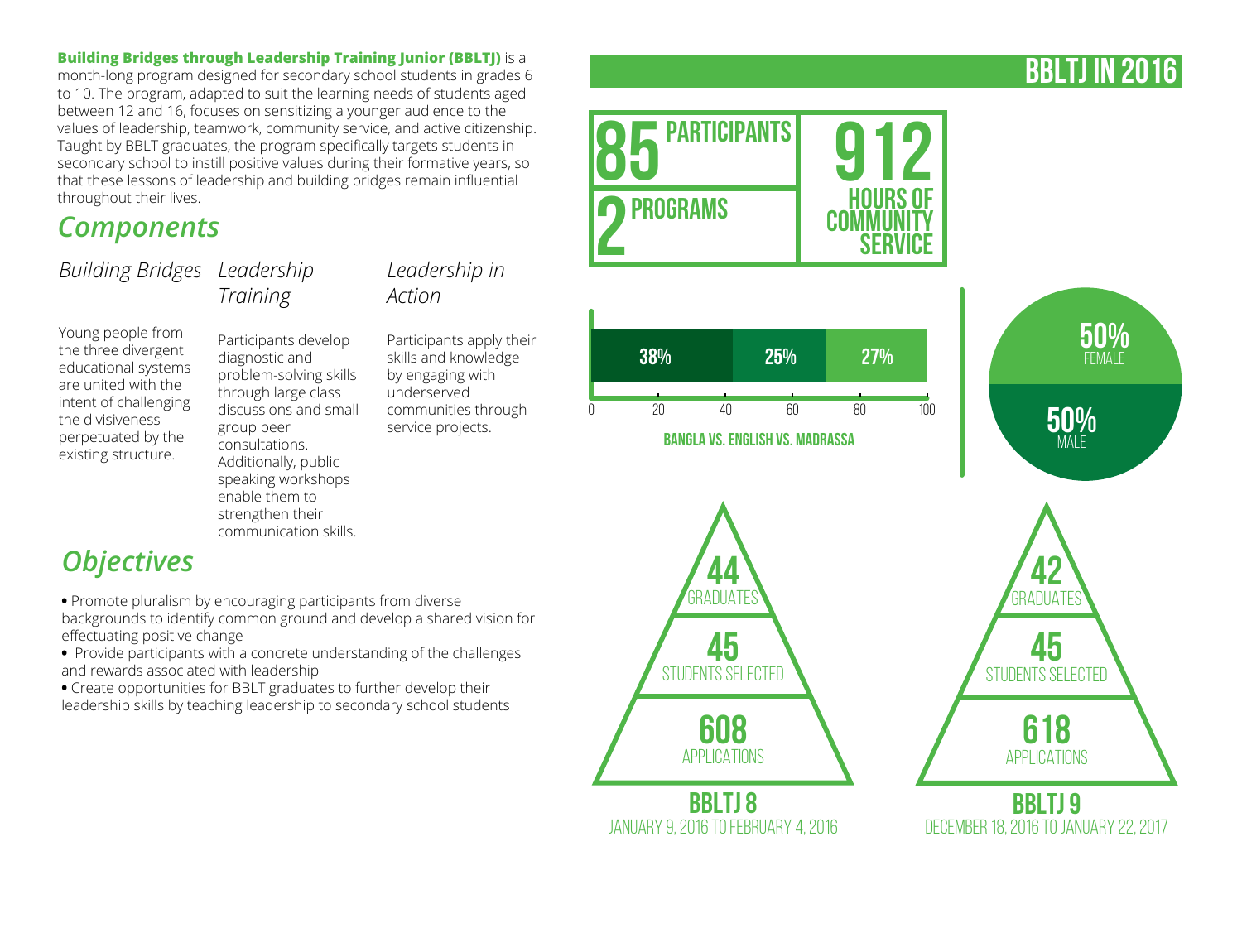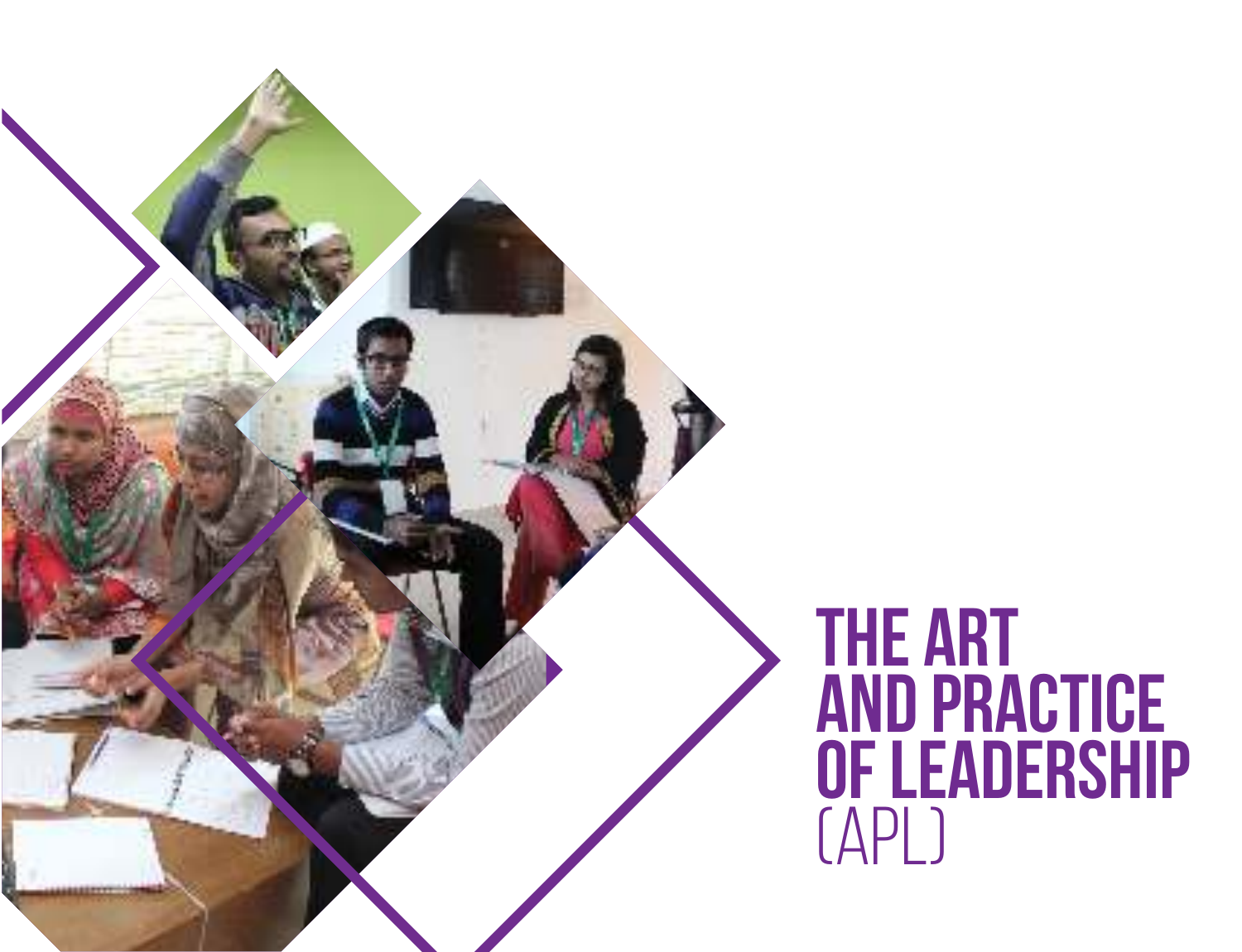**The Art and Practice of Leadership (APL)** is a 3-day national workshop for third and fourth year university students. This workshop provides participants with an exceptional opportunity to learn about leadership, communication, and career development. The participants embark on a stimulating personal journey that develops their leadership potential and helps them gain new competencies to better compete in the job market. Employers today look for more than just a degree. They look for individuals who will not only excel in their professional capacity, but will also lead, inspire, and mobilize people around them. Participants are drawn from all over Bangladesh and become part of a powerful network of youth leaders.

## *Components*

### *Leadership Training*

Participants are encouraged to become active and engaged citizens, regardless of their career aspirations. The program uses a combination of lectures, case-in-point teaching, discussions, and reflective exercises to expand participants' capacity to adapt to diverse learning environments and address challenges in the workplace and beyond.

### *Emphasis on Communication*

Effective communication is often the key to resolving conflict and helping others adapt to difficult changes. The workshop features sessions aimed at strengthening participants' communication skills to enable them to perform well in a professional job environment.

### *Professional Development*

Participants receive a practical orientation of the job market and develop professional skills through activities that hone their critical thinking and problem solving methods. The workshop features panels with distinguished guests from diverse sectors to give participants a concrete understanding of potential career paths.



**PARTICIPANTS** 

PROGRAMS

# *Objectives*

- Prepare students for the challenges of a competitive job market in a rapidly changing world
- Encourage participants to step out of their comfort zone and expand their capacity to address complex challenges
- Increase participants' capacity to diagnose a social system and lead courageously in times of uncertainty, change, and conflict

## APL in 2016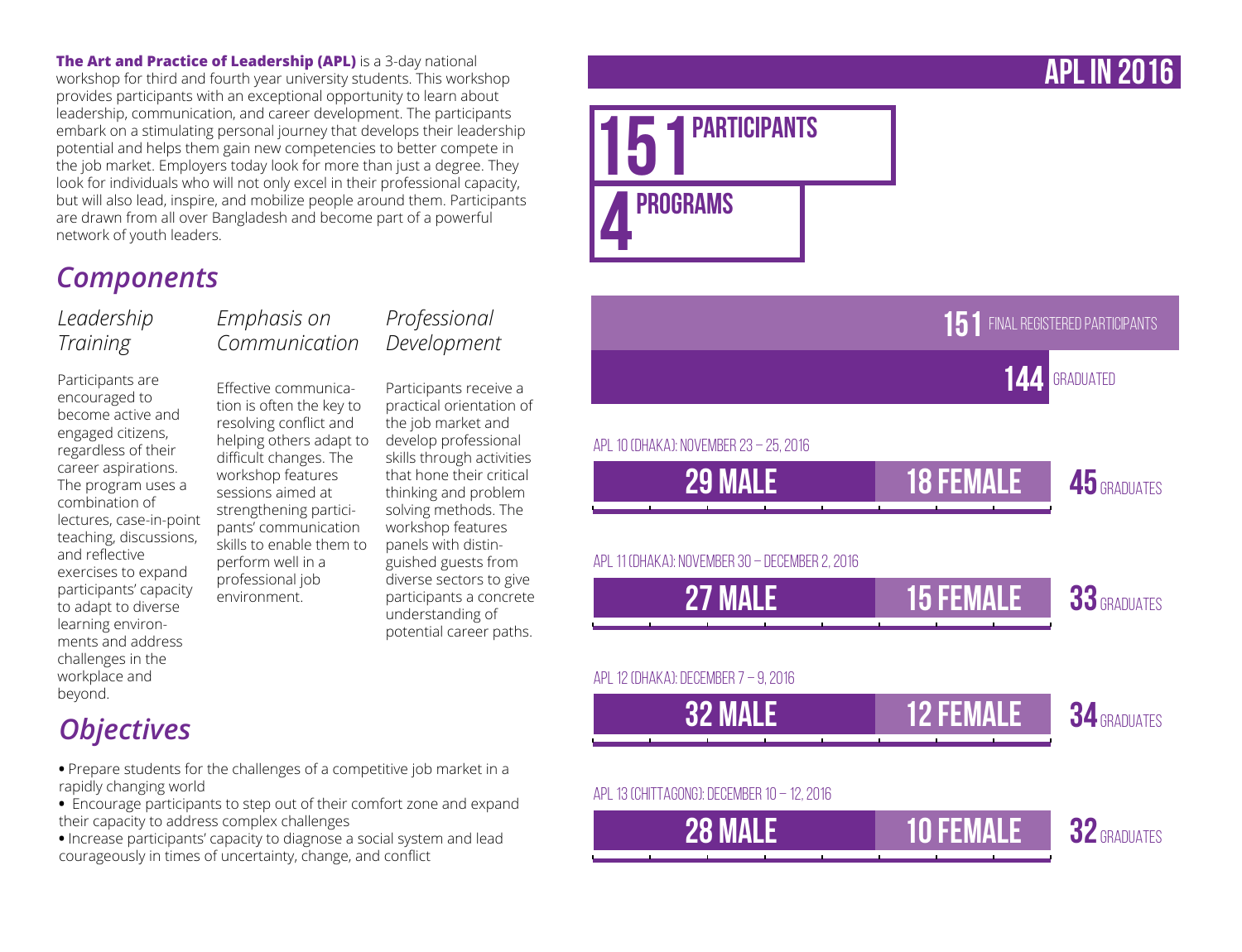

# **YOUTH LEADERSHIP SUMMIT (YLS)**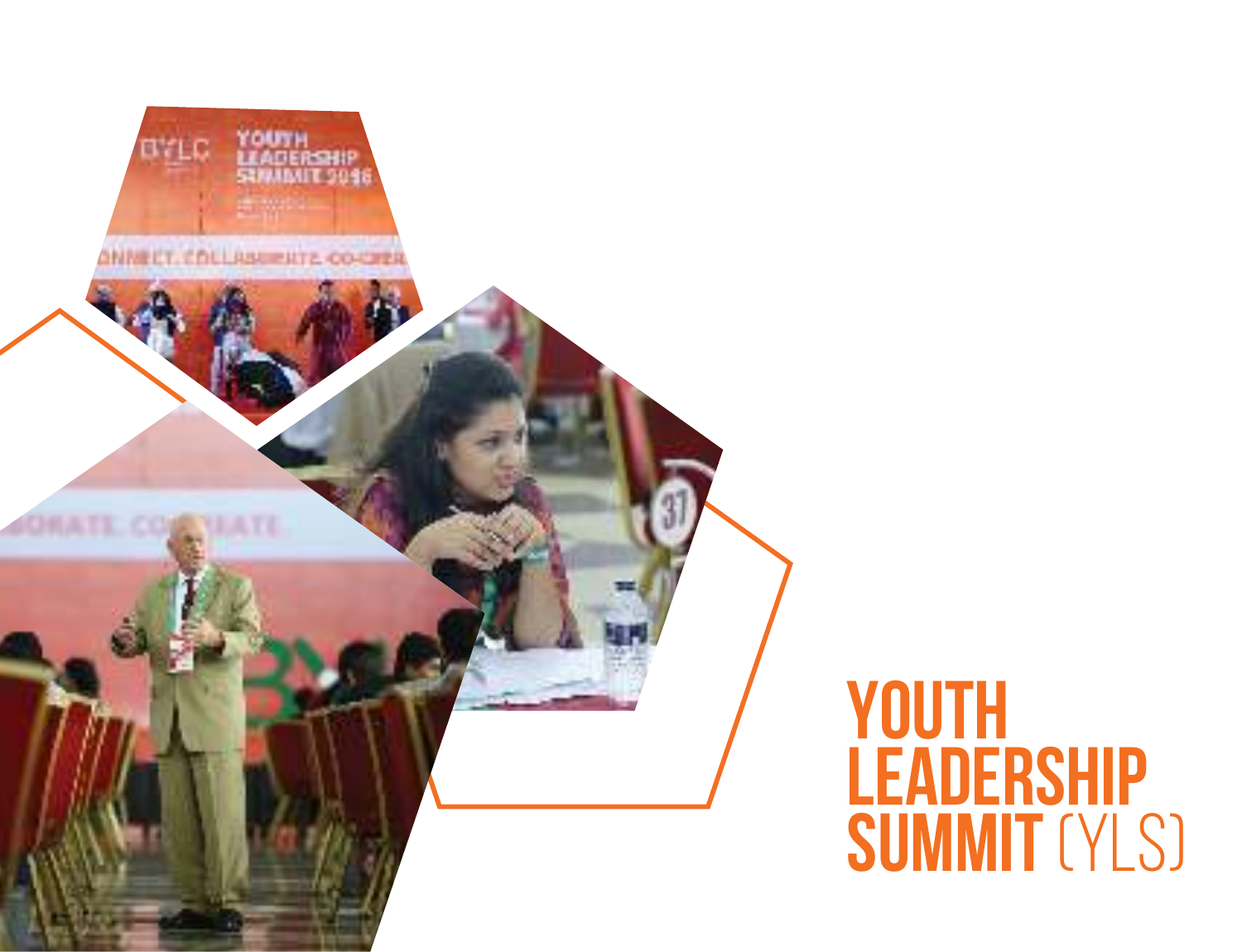The 3-day **Youth Leadership Summit** focuses on the core challenges encountered by youth leaders. Through a competitive screening process, YLS brings a diverse group of young delegates from around the world together with distinguished experts, innovators, and leaders in the public, private, and nonprofit sectors for a journey of collective exploration, reflection, and networking. The summit features a mix of plenaries and panels on various topics, and team building activities and reflection sessions to deepen their understanding of effective leadership. Eligible applicants are in college, university, or at the start of their career.

With financial support from UKAid, YLS 2016, brought together university students and young professionals from seven countries for three days of exploration, leadership training, and networking. Honorable Speaker of Bangladesh Parliament, Dr. Shirin Sharmin Chaudhury, Jane Edmondson, DFID Country Representative, Honorable Prime Minister's International Affairs Advisor, Gowher Rizvi, and Honorable State Minister for Youth and Sports, Dr. Biren Sikder spoke at the opening ceremony. The keynote address was given by Sir Christopher Ball, former Warden of Keble College, Oxford University.

This year's leadership faculty included Ejaj Ahmad, Founder and President of BYLC, and Harvard professors, Dr. Dean Williams and Dr. Hugh O'Doherty. The leadership sessions centered on examining the opportunities and dangers of exercising leadership in an uncertain world and collectively exploring creative solutions to society's most urgent challenges.

Experts from different sectors participated in thematic plenaries on globalization, education, and entrepreneurship to explore the nuances of leadership within different contexts. Manzoor Hasan OBE, Founding Board Member and former Chairperson, BYLC, chaired the session on **Leadership in an inter-connected world** where Marcia Bernicat, U.S. Ambassador to Bangladesh, and Abrar Anwar, CEO of Standard Chartered Bank, also spoke.

Gowher Rizvi chaired the panel on the **Changing landscape of tertiary education in the 21st century**, joined by Pradeep Singh, Deputy Dean and CEO Mohali Campus of the Indian School of Business (ISB), Kazi Anis Ahmed, Director and Chief Strategy Officer, Gemcon Group, Omar Rahman, Vice Chancellor, Independent University, Bangladesh (IUB),, Maimuna Ahmad, Founder & CEO, Teach For Bangladesh Annisul Huq, Mayor, Dhaka North City Corporation, chaired the plenary on **Inclusive economy & entrepreneurship**. Discussants included Saima Chowdhury, Board Member, BYLC & CEO, Noi Solutions, David Hasanat, CEO, Viyellatex Group, and Kamran Bakr, Chairman, Unilever.

Foreign Secretary Md. Shahidul Haque chaired a plenary on **Investing in the next generation** which featured prominent youth icon such as Anjali Sarker, Team Leader, Social Innovation Lab, BRAC, Shehab Shamir, Founder & President, Bangladesh Youth Environmental Initiative & Winner of Queen's Young Leader Award 2015, Korvi Rakshand, Founder & Chairman, Jaago Foundation, and Salman Ahmad, President, GADE Foundation, & Winner of Queen's Young Leader Award 2015.

Dhaka Metropolitan Police, Elite Force, Renata Limited, Adcomm Limited, Majumder Group, Abdul Monem Limited, F-commerce platform Shop Up, and Aamra Limited were valuable partners.

## *Components*

### *Leadership Training*

Participants learn strategies to exercise leadership to address pressing local, national, and global challenges effectively.

## *Objectives*

### *Intergenerational Knowledge Sharing*

The summit provides participants with the invaluable opportunity to interact with inspiring and distinguished experts and innovators from the public, private, and nonprofit sectors.

### *Networking*

Participants gain access to a powerful global network of bright, accomplished, and visionary youth leaders.

- Create a common space for an inter-generational dialogue and knowledge sharing on pressing local, national, and global challenges
- Facilitate leadership training for youth and enable them to make informed decisions about their career

**•** Foster connections among youth determined to engage in courageous, compassionate, and competent leadership around the world

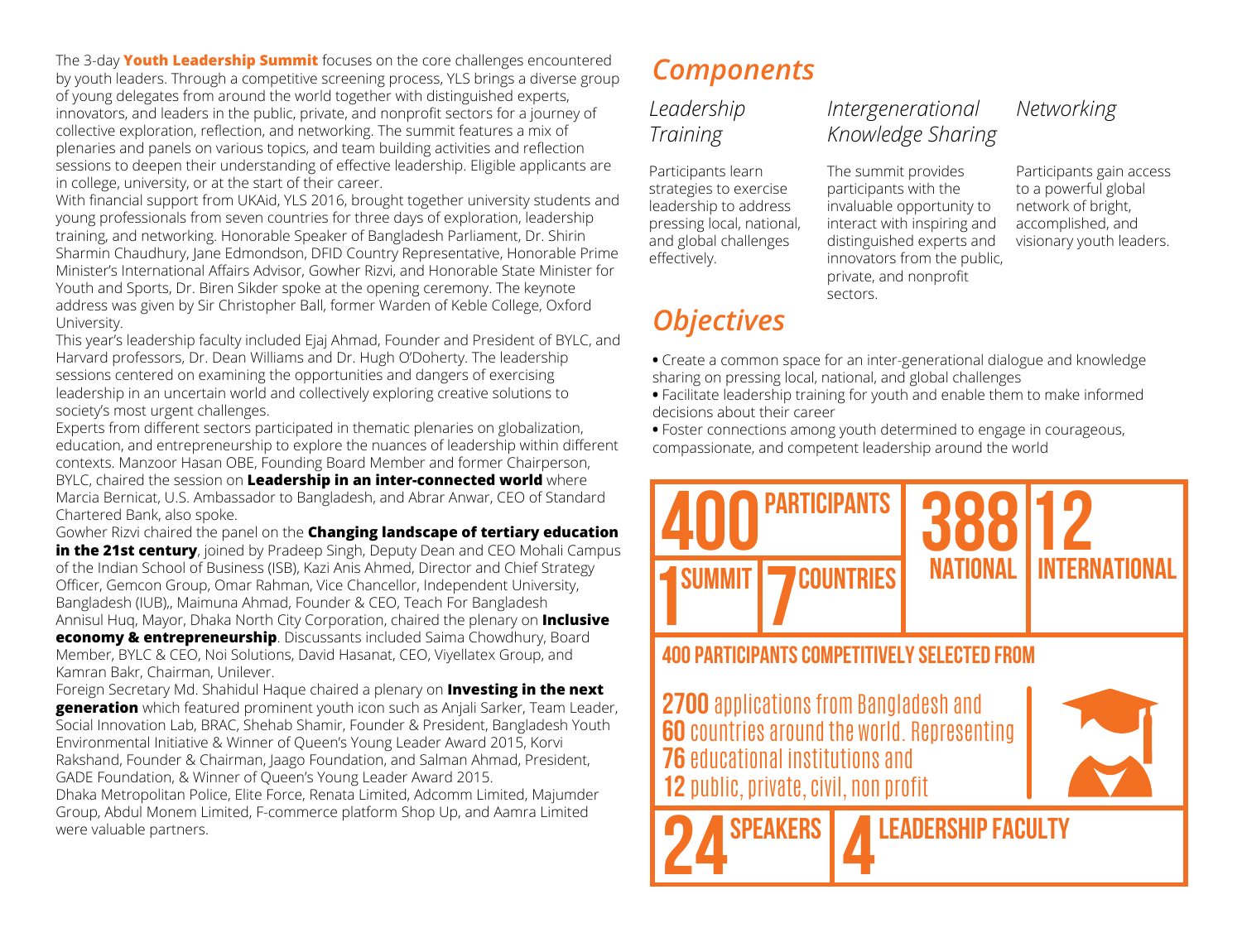# **GRADUATE** ENGAGEMENT

**THEFT!**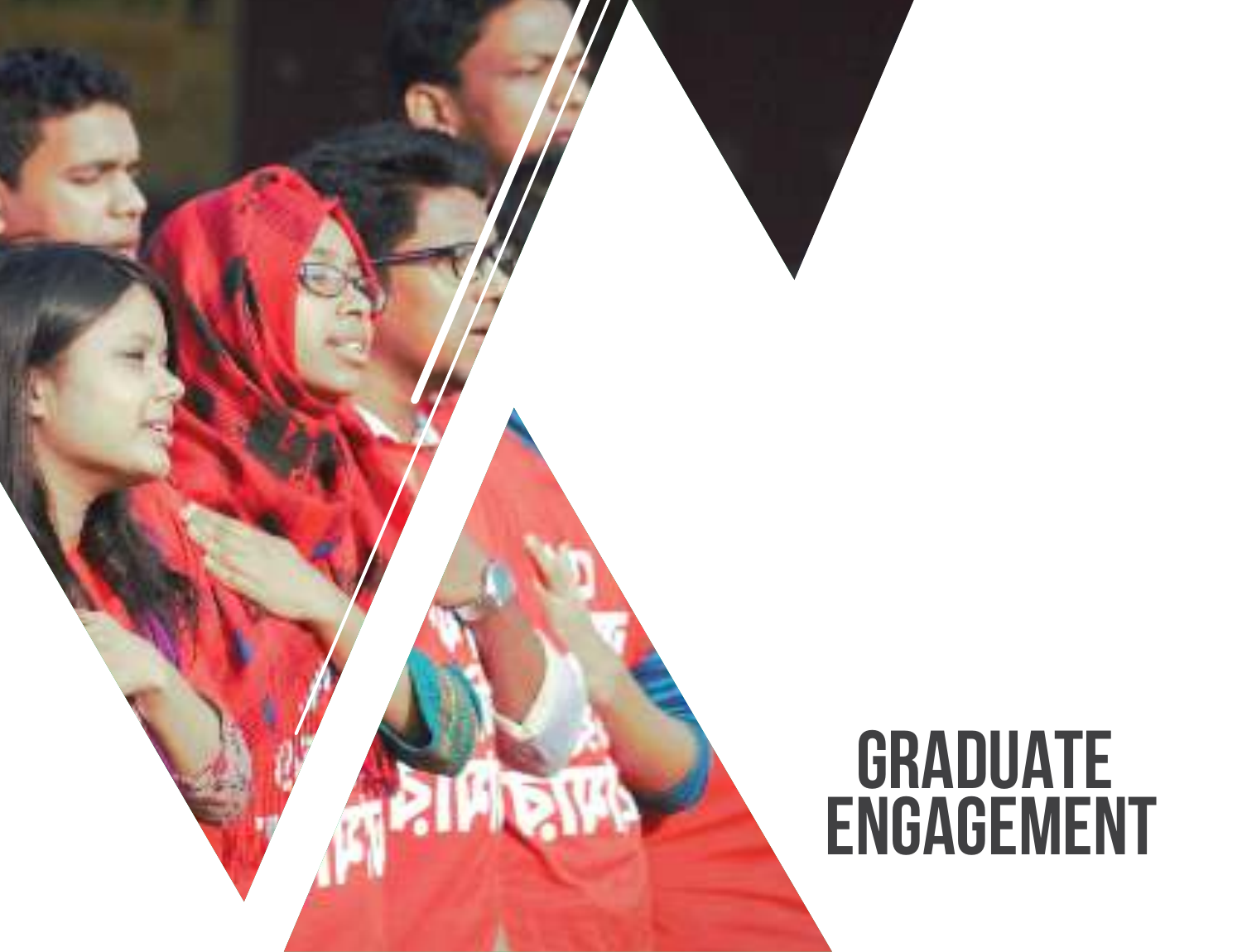# **Office of Professional Development**

The Office of Professional Development (OPD) aims to provide BYLC graduates with the best in-class professional development training and placement services. The OPD program will also seek to connect with leading employers across Bangladesh and help them source high potential talent from the BYLC graduate community.

### BYLC Career Fair

The OPD organized its first BYLC Career Fair at Lakeshore Hotel on December 21, 2016. The fair connected 305 university students and fresh graduates, who have completed BYLC leadership programs, with 20 of the country's leading private and nonprofit sector employers. The fair worked as a platform for both the demand side (employers) and supply side (BYLC graduates) of the employment market, where HR representatives spoke to the graduates, assessed resumes, and took on-the-spot interviews.

The 20 companies at the career fair included Mutual Trust Bank Ltd, Brac Bank, The City Bank Ltd, Dhaka Bank, Green Delta Insurance Ltd, Adcomm, Brac, ActionAid, Anwar Group, Ananta Group, Energypac Engineering Limited, bKash, US embassy, UNDP, Praava Health, Paragon Group, Renata Pharmaceuticals, Zero Gravity, Apex Footwear Ltd, and Standard Chartered Bank.





# **BYLC Graduate Network (BGN)**

BYLC Graduate Network (BGN) is an alumni association, governed by an elected board of BYLC graduates. It aims to create an enabling platform for graduates to stay connected and support each other in exercising leadership for individual and community development.

BGN has successfully organized networking events, speaker series, and sport leagues as part of its outreach activities. Additionally, it has also hosted a number of informal learning events for its graduates.

### Desh Amar Dayitto'o Amar Campaign

To celebrate victory day and demonstrate the power of youth in changing society 200 graduates of BYLC programs took part in the "Desh Amar Dayitto'o Amar" campaign at multiple zones in Dhaka, Rajshahi, and Chittagong city on December 16, 2016. The graduates sang the national anthem and provided community service by cleaning roads and pavements in different areas of the city. In the end, graduates took an oath to selflessly serve the nation for a better future.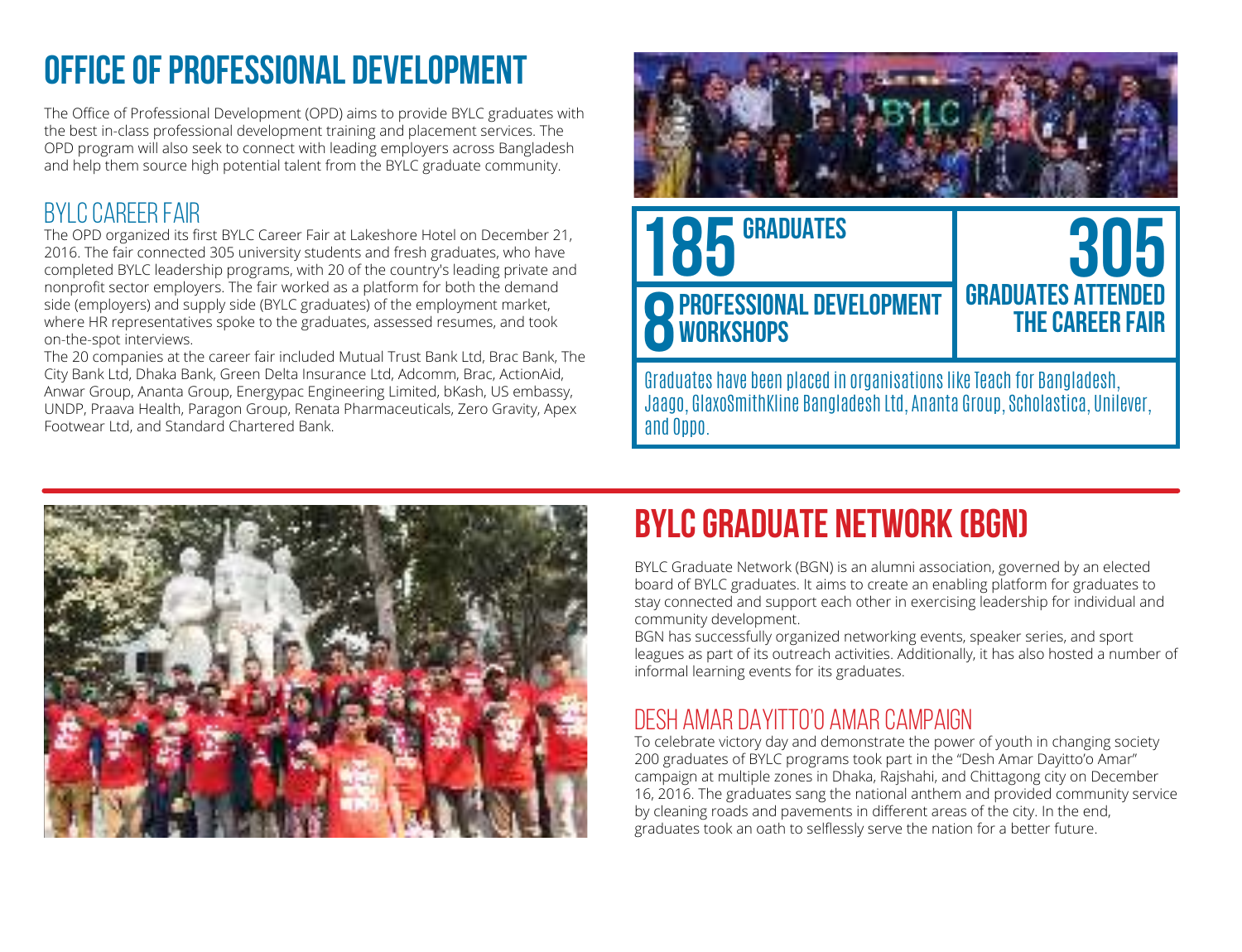

# **Youth Leadership Prize 2016**

With support from UKAid, BYLC launched the BYLC Youth Leadership Prize on August 24, following the Youth Leadership Summit 2016. Graduates of BYLC leadership programs were invited to apply with project ideas that can create significant social impact. By enabling promising young change makers to take on social initiatives, the BYLC Youth Leadership Prize aims to demonstrate the power of youth in leading change in their communities. It is a part of our efforts to nurture and encourage the passion of youth by connecting them to the right tools and networks, and help them grow as catalysts of change.

A thorough assessment process evaluated the applications for potential social impact, innovation in the idea, strategies in project implementation, and the passion demonstrated by the group members. In the last round, groups presented their ideas in front of an external judging panel who chose the final 10 winning groups on the basis of their impact and sustainability.

### The 10 winning groups include:

- Younifi from Dhaka, who will connect talented volunteers with NGOs and social initiatives
- Green Power from Barisal, who will provide an alternative source of electricity using tidal power
- Waste Free Bangladesh from Dhaka, who will work to change current practices around garbage management to decrease waste
- Ground Zero from Dhaka, who will raise awareness around sexual abuse of children
- Campaign Red from Cox's Bazar, who will raise awareness around menstruation hygiene and management in schools
- LLC for Dropouts from Dhaka, who will provide free tech training and career opportunities to dropout students
- Aqualine from Mymensingh, who will create a social business using fish viscera and waste
- Zhink from Dhaka, who will teach art and designing skills to street children so they can create and sell products
- Aroggo from Dhaka, who will connect underprivileged patients with medical funds through a website and mobile app.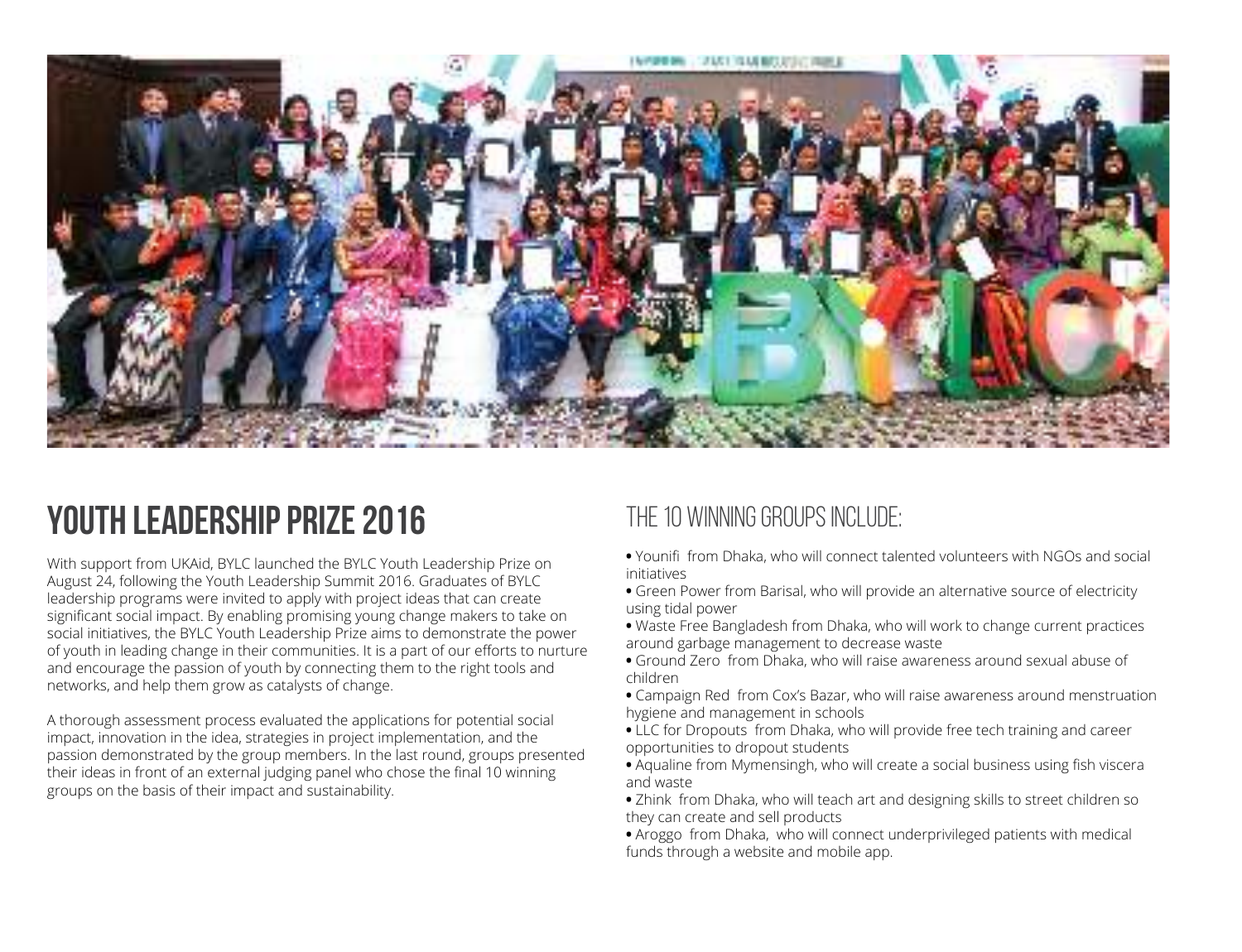



"It's fascinating to learn about the distinct line between leadership and authority that I wasn't familiar with before APL. I look forward to using my newly developed skills to practice leadership effectively."

Sakib Noor API 10



"Through this Summit, BYLC has allowed the world to see how dedicated the Bangladeshi youth are towards working for the greater good of the country. This gives me stronger motivation to devote more efforts in my project in Jakarta, where I work to empower children from low income families."

Nur Alisha Delegate, YLS 2016



"An important lesson from the BBLT course was about embracing diversity. I now believe firmly that if people from different walks of life took a multidimensional approach to solving problems, then we could all work together to move the country forward."

Nafiur Rashid BBLT 14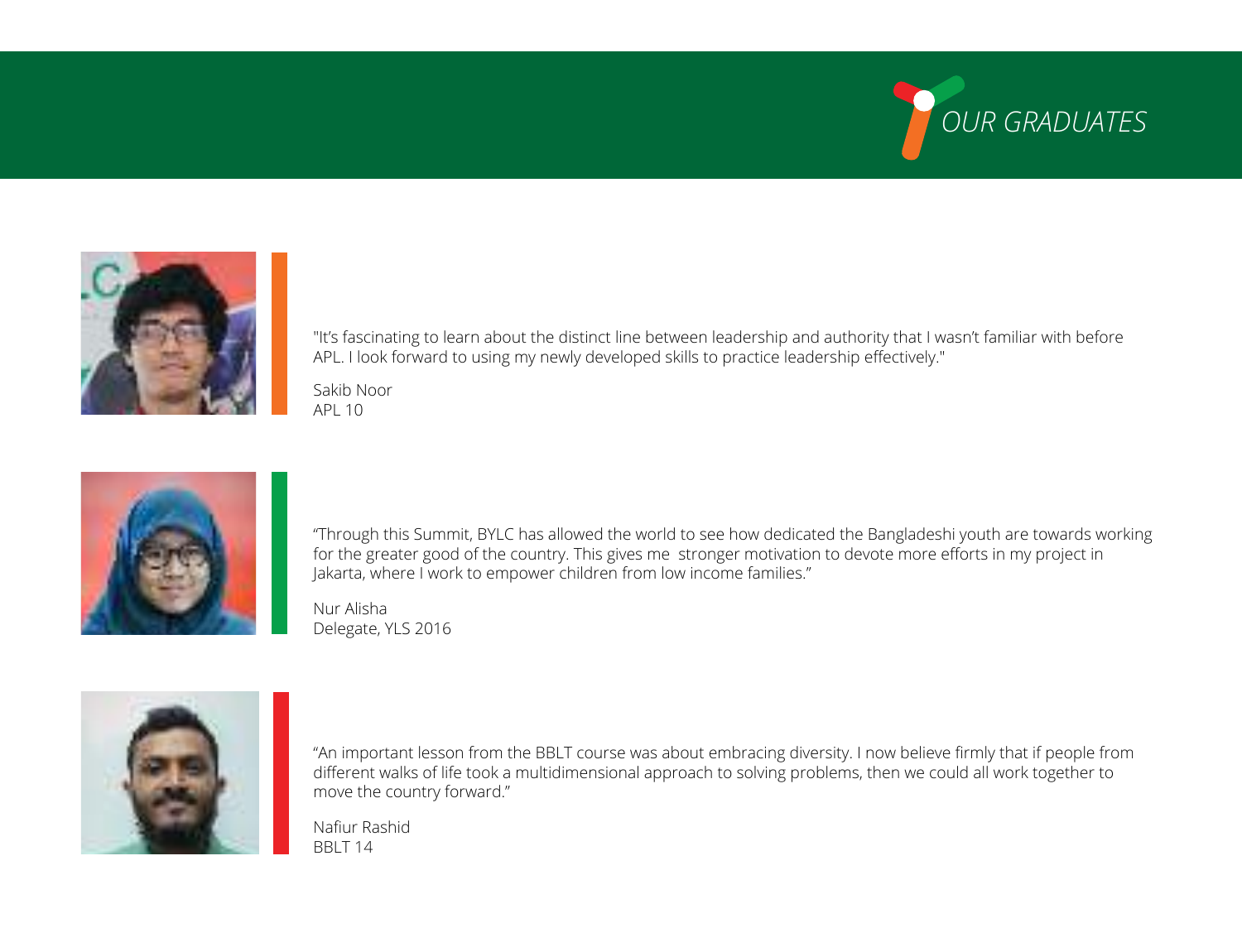



## *Chairperson*

Akhter Matin Chaudhury, Managing Director and Chairman,

Nuvista Pharma Limited, is also a certified Chartered Accountant.



## *Member*

Homayara Ahmed, Assistant Professor, Institute of Business Administration (IBA), University of Dhaka, is an expert on human resource management.



## *Founder & President*

Ejaj Ahmad is a social entrepreneur with extensive professional and academic training in leadership.



### *Member*

Sara Hossain, a barrister, practices at the Supreme Court of Bangladesh, and is a member of the law firm of Dr. Kamal Hossain & Associates.



### *Member*

Manzoor Hasan OBE, a barrister, is presently the Managing Partner of Manzoor Hasan & Associates, and was previously the Founding Executive Director of Transparency International Bangladesh (TIB).



## *Member*

Zafar Sobhan, Editor of Dhaka Tribune, is a 2009 Yale World Fellow and a 2005 Young Global Leader of the World Economic Forum



## *Member*

Pial Islam, Founder and Managing Partner of pi Strategy Consulting, was previously a Global Leadership Fellow at the World Economic Forum.



# *Member*

Saima Chowdhury is the founder and CEO of Noi Solutions LLC, a global apparel sourcing company based out of New York. Noi Solutions ranked 300 in the 2014 Inc. 500 list of the fastest growing private companies in the US.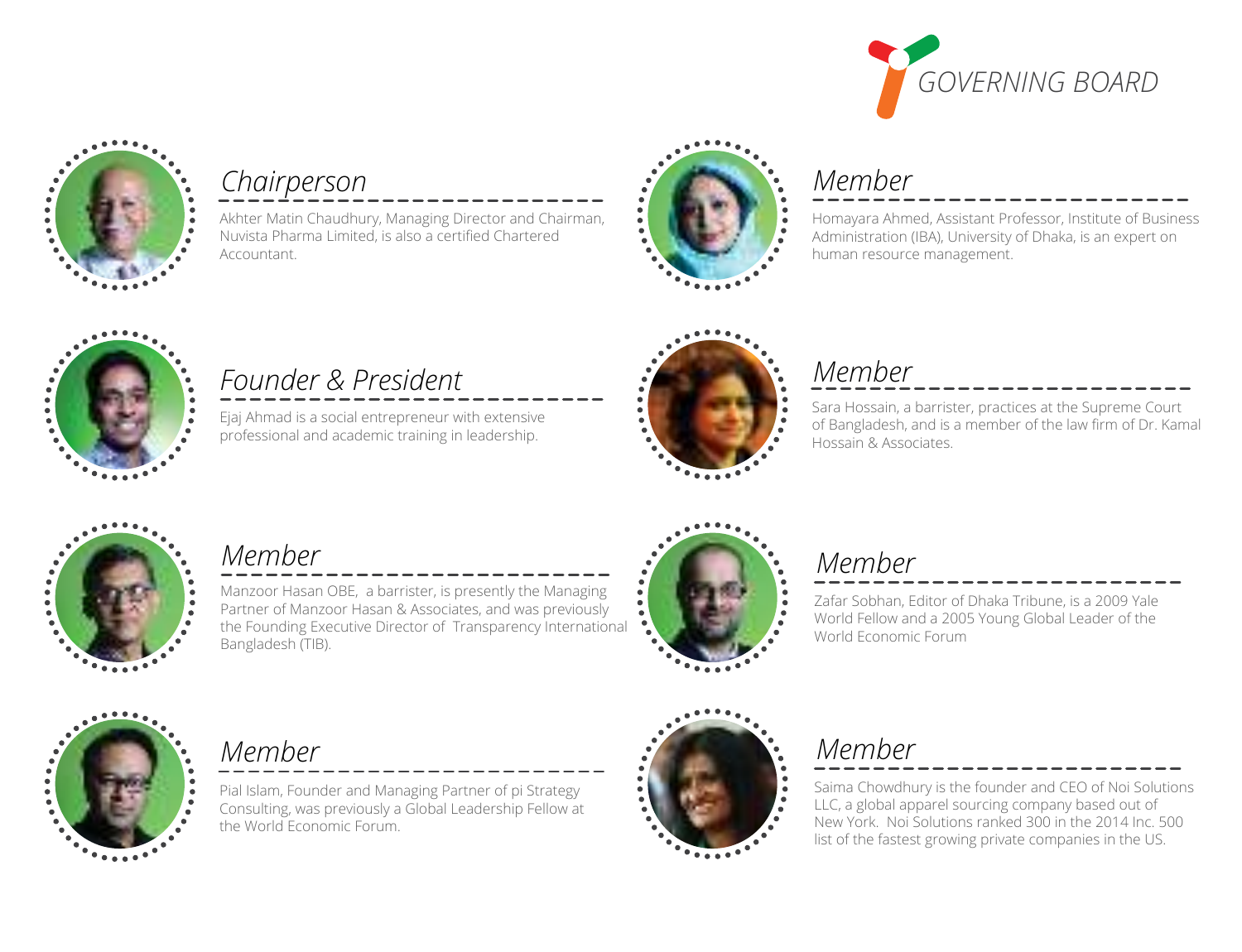



### *Member*

Sultana Afroz, career bureaucrat, is presently a Joint Secretary at the Economic Relations Division, Ministry of Finance, Government of Bangladesh.



## *Member*

Ronald Heifetz, King Hussein bin Talal Senior Lecturer in Public Leadership at Harvard University's John F. Kennedy School of Government, was the Founding Director of the Kennedy School's Center for Public



## *Member*

Barbara Kellerman, James McGregor Burns Lecturer in Public Leadership at Harvard University's John F. Kennedy School of Government, was the Founding Executive Director of the Kennedy School's Center for Public Leadership.



## *Member*

Max Klau, developmental psychologist with an expertise in leadership in complex systems, is presently the Vice President of Leadership Development at City Year, a national service and leadership development program in Boston, Massachusetts.



## *Member*

Gowher Rizvi, Advisor to the Honorable Prime Minister of

- Bangladesh, is the immediate past Director of the Ash
- Institute for Democratic Governance and Innovation at Harvard University's John F. Kennedy School of Government.



## *Member*

Late Mijarul Quayes, a former Foreign Secretary, was the Bangladesh Ambassador to Brazil.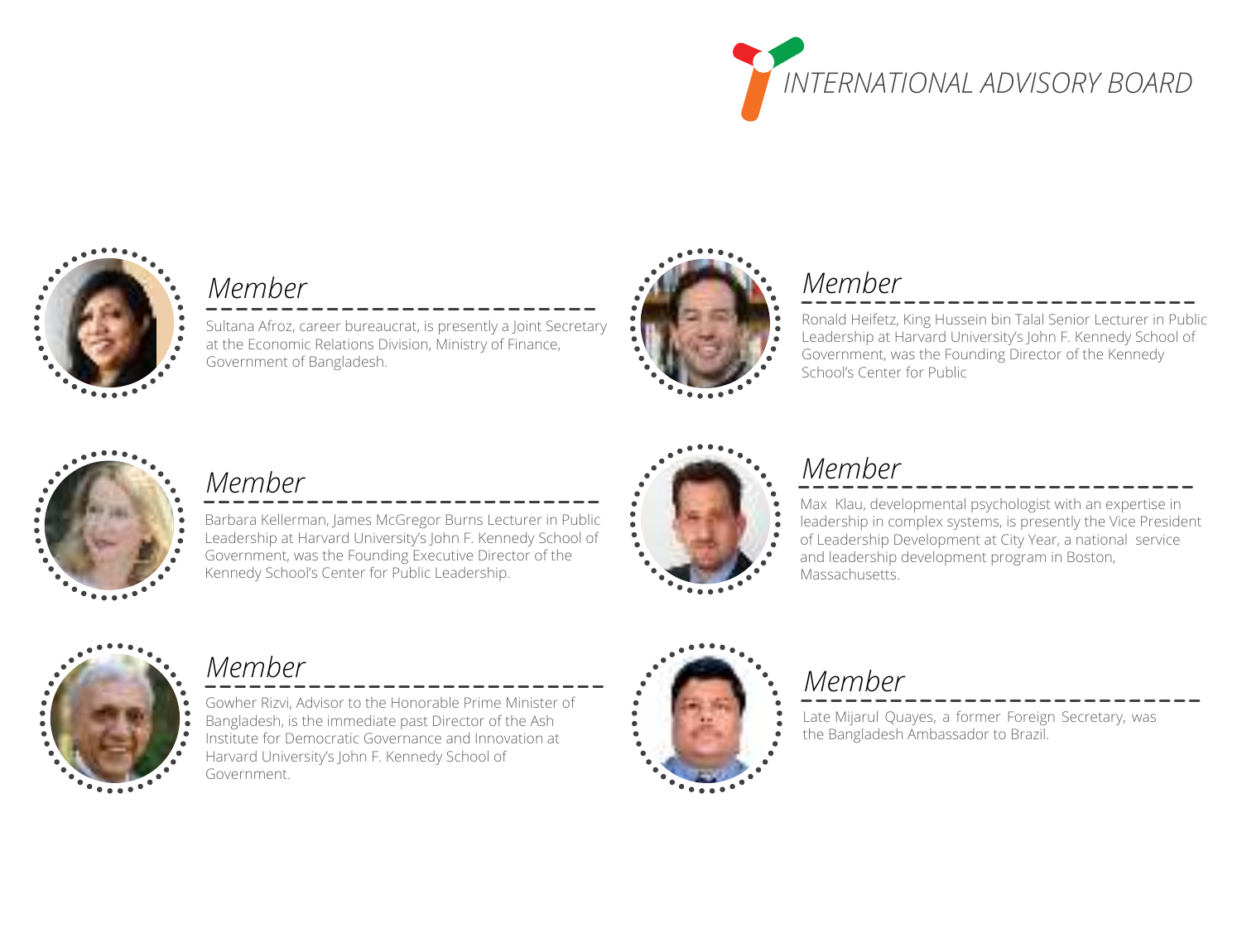In remembrance